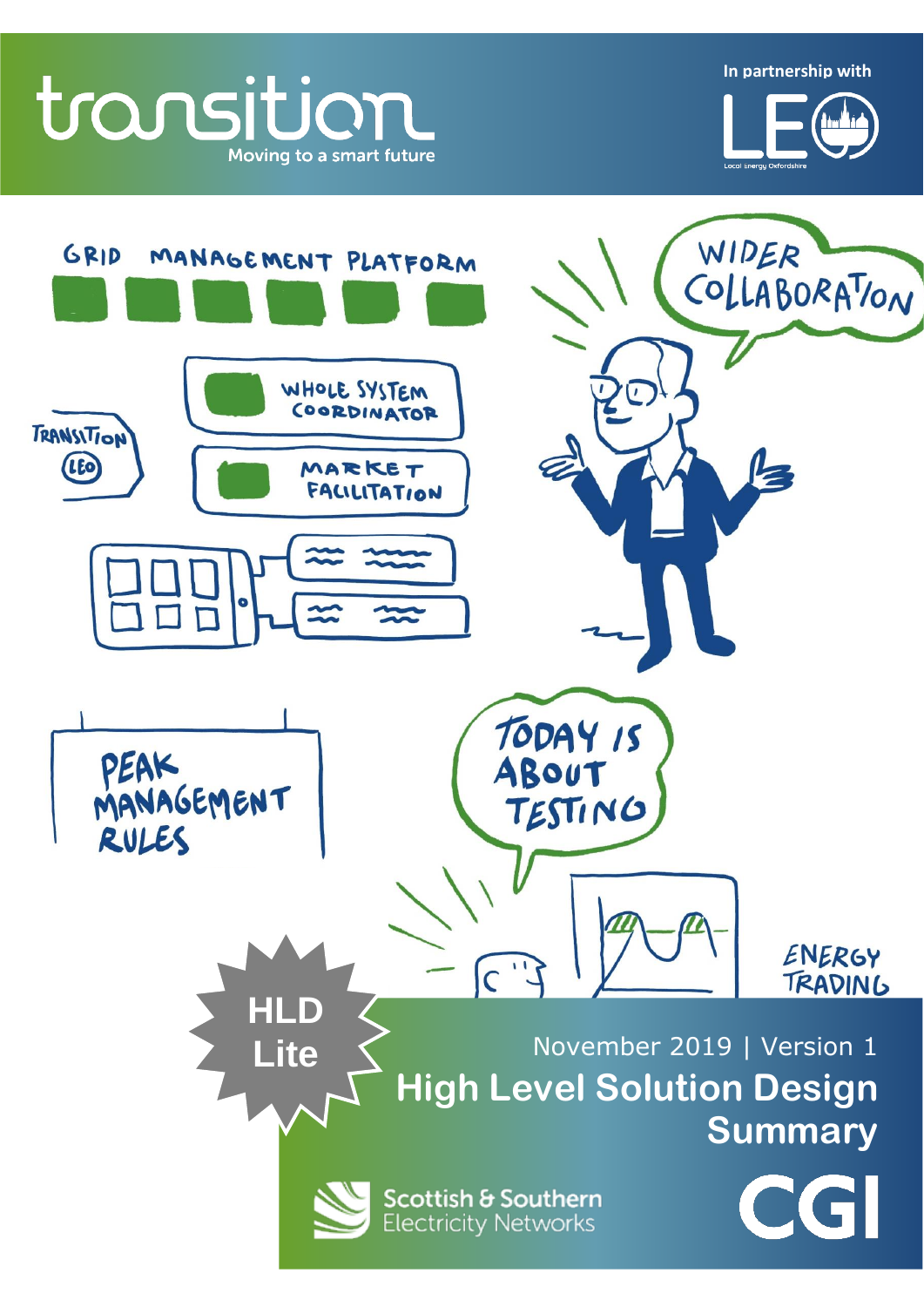# **Table of contents**

| 1.       |     |
|----------|-----|
| 1.1.     |     |
| 1.2.     |     |
| 1.3.     |     |
| 1.4.     |     |
| 1.5.     |     |
| 1.5.1.   |     |
| 1.5.2.   |     |
| 1.5.3.   |     |
| 1.5.4.   |     |
| 1.6.     |     |
| 1.7.     |     |
| 1.8.     |     |
| 1.8.1.   |     |
| 1.8.2.   |     |
| 1.8.3.   |     |
| 1.8.4.   |     |
| 1.8.4.1. |     |
| 1.8.4.2. |     |
| 1.8.5.   |     |
| 1.8.6.   |     |
| 2.       | - 9 |

| <b>Project</b>      | <b>TRANSITION</b> project                    |
|---------------------|----------------------------------------------|
| <b>Document</b>     | <b>TRANSITION High Level Solution Design</b> |
| Author              | <b>CGI/Peter Simister</b>                    |
| <b>Version</b>      |                                              |
| <b>Last Updated</b> | 19 Nov 2019                                  |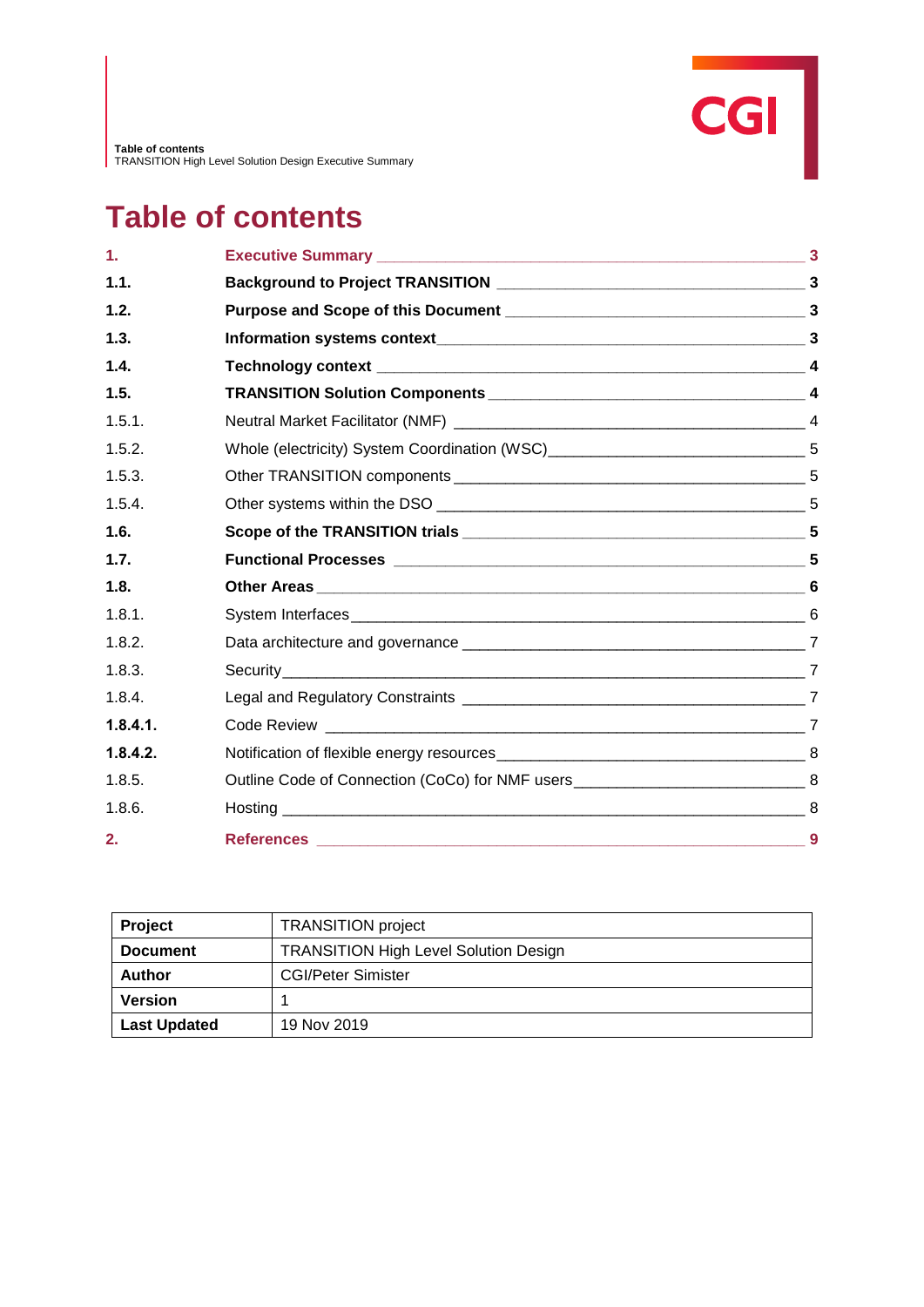## **1. Executive Summary**

### **1.1. Background to Project TRANSITION**

Project TRANSITION is designed to help inform decisions on the future design of the GB electricity market. It will deliver an evidential base from a series of trials that address the key challenges of:

- Delivering visibility of actions by industry actors on the distribution infrastructure, enabling the DNO / DSO to operate their infrastructure efficiently.
- Enabling markets to work for flexibility by addressing barriers to distributed energy resources connected at the distribution level being able to access, and be accessed by, the different markets to which flexibility has value.

It will enable local distributed energy resources with flexibility to access value across different markets, both Local and National. TRANSITION is designed to inform the design of a well-functioning, nondiscriminatory market mechanism that enables value stacking.

TRANSITION is funded through Ofgem's Network Innovation Competition. It has two participating DNOs; SSEN & ENWL. The first phase of the project has involved three partner organisations; Atkins, CGI & Origami.

TRANSITION falls under the T.E.F. joint governance arrangements with two other NIC funded innovation projects. These are WPD's EFFS (Electricity Flexibility and Forecasting System) & SPEN's FUSION project.

TRANSITION has delivered the requirements for:

- Neutral Market Facilitation
- Neutral Market Facilitation Data Exchange and Governance
- Whole System Coordination
- Services in a Facilitated Market

These requirements will be validated and developed through the TRANSITION trials phases.

### **1.2. Purpose and Scope of this Document**

The purpose of this document is to provide an executive summary of the High Level Solution Design document, which provides an high level view of the components and interactions needed for the TRANSITION project (excluding physical infrastructure of the electricity networks and energy flexibility resources) to achieve its objectives and how the components will be used in the trials.

The information provided in the High Level Solution Design is not a detailed requirements specification of any of the components, but rather shows the major characteristics of each component and how they will interact with each other.

### **1.3. Information systems context**

From the DSO system components identified in the Open Networks Project's Functional and System Requirements (May 2018), the following are in the current scope for high-level solution design: Forecasting, Whole System Coordination, Power System Analysis, Contractual Arrangements & Service Compliance and Settlement. The Neutral Market Facilitation component within TRANSITION is designed to fulfil the Service / Market Facilitation capability (represented as the Flexibility Platforms, Grid Services and Peer to Peer, in Ofgem's Future Insights - Flexibility Platforms in Electricity Markets paper September 2019) and is at arm's length to the core DSO system components. This enables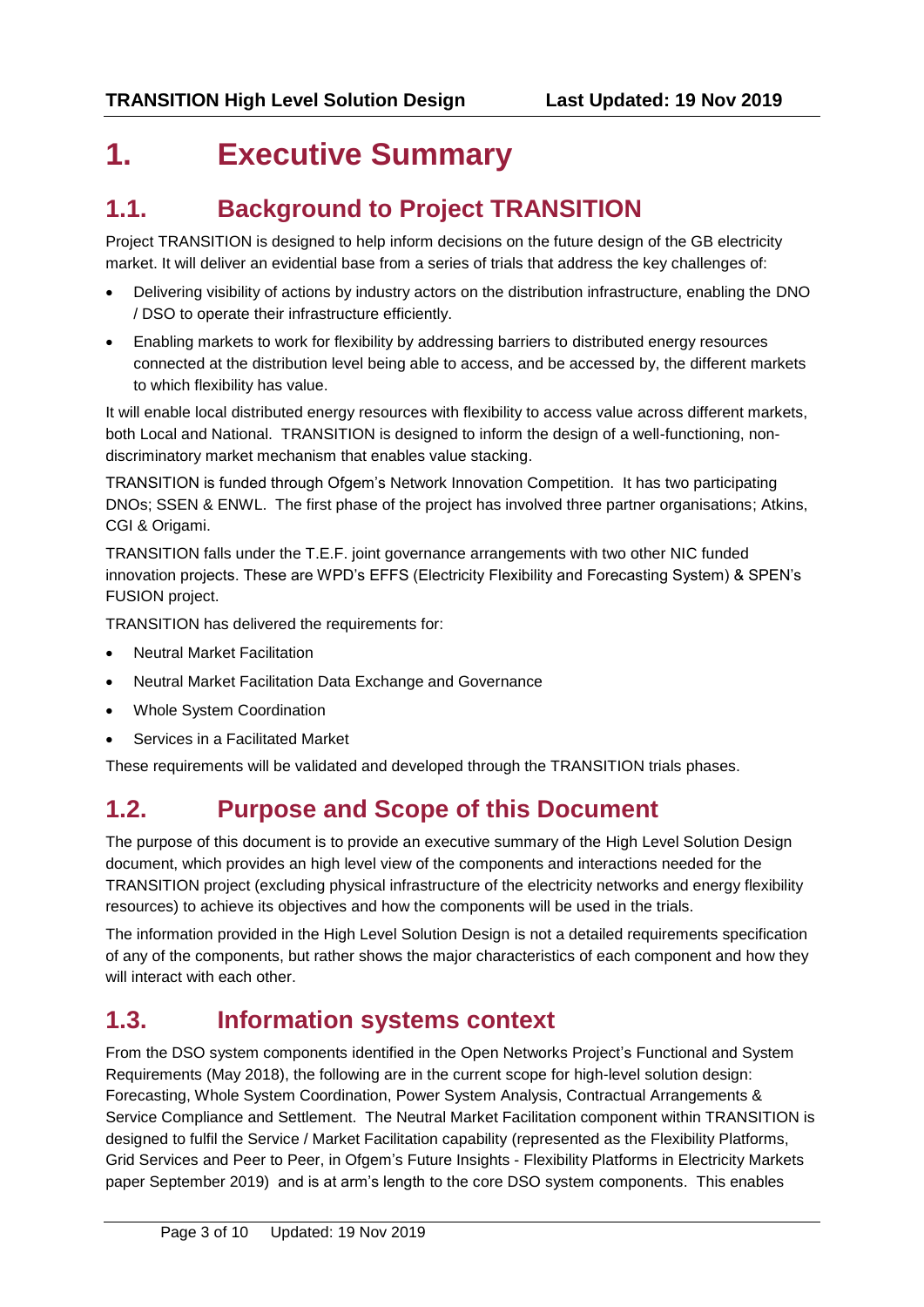TRANSITION to trial market models where the DSO may not hold the obligation for neutral facilitation of markets for flexibility.

The following diagram was developed for the TRANSITION NIC funding request and illustrates the new DSO components (in blue) with existing DNO systems (in green), the NMF shown as an arm's length entity. Other industry actors that may use the NMF are also shown.



*Figure 1: TRANSITION Bid project context diagram with annotations*

### **1.4. Technology context**

The requirements have been developed to be generic and to be useable by any DNO as the basis for their procurements of such components. The TRANSITION project is to be delivered within SSEN, therefore the components delivered to support the TRANSITION trials will conform to SSEN IT and OT system design principles, wherever feasible. However, TRANSITION is an innovation project with limited scope, so systems that in the long term might be considered as OT systems may be instead implemented as IT systems for the trials based on risk, timescale and budgetary considerations.

### **1.5. TRANSITION Solution Components**

### **1.5.1. Neutral Market Facilitator (NMF)**

The Neutral Market Facilitator (NMF) is a major new component. The NMF requirements described for the TRANSITION trials are intended to be a template for how flexible energy resources connected at the distribution level will be able to access, and be accessed by, the different markets to which flexibility has value at regional or national level.

The NMF is also intended to provide a mechanism by which industry actors (such as, DSO, ESO and Balance Responsible Parties) that are not commercial counterparties to the dispatch of flexibility can have visibility of such dispatches when a dispatch could affect them. Specifically this relates to a DSO having visibility of actions by industry actors on the distribution infrastructure, enabling the DSO to factor such dispatches into operational decisions and to operate their infrastructure efficiently.

The NMF will be open to external parties, including flexibility providers such as aggregators, the ESO, at least one DSO in a DNO region, IDNOs/IDSOs, local energy markets, and potentially DSOs and similar parties from other DNO regions.

A DSO identified within the TRANSITION NMF may operate with or without a WSC. Some of the learning outcomes of the trials will include interaction between the NMF and WSC; however, use of an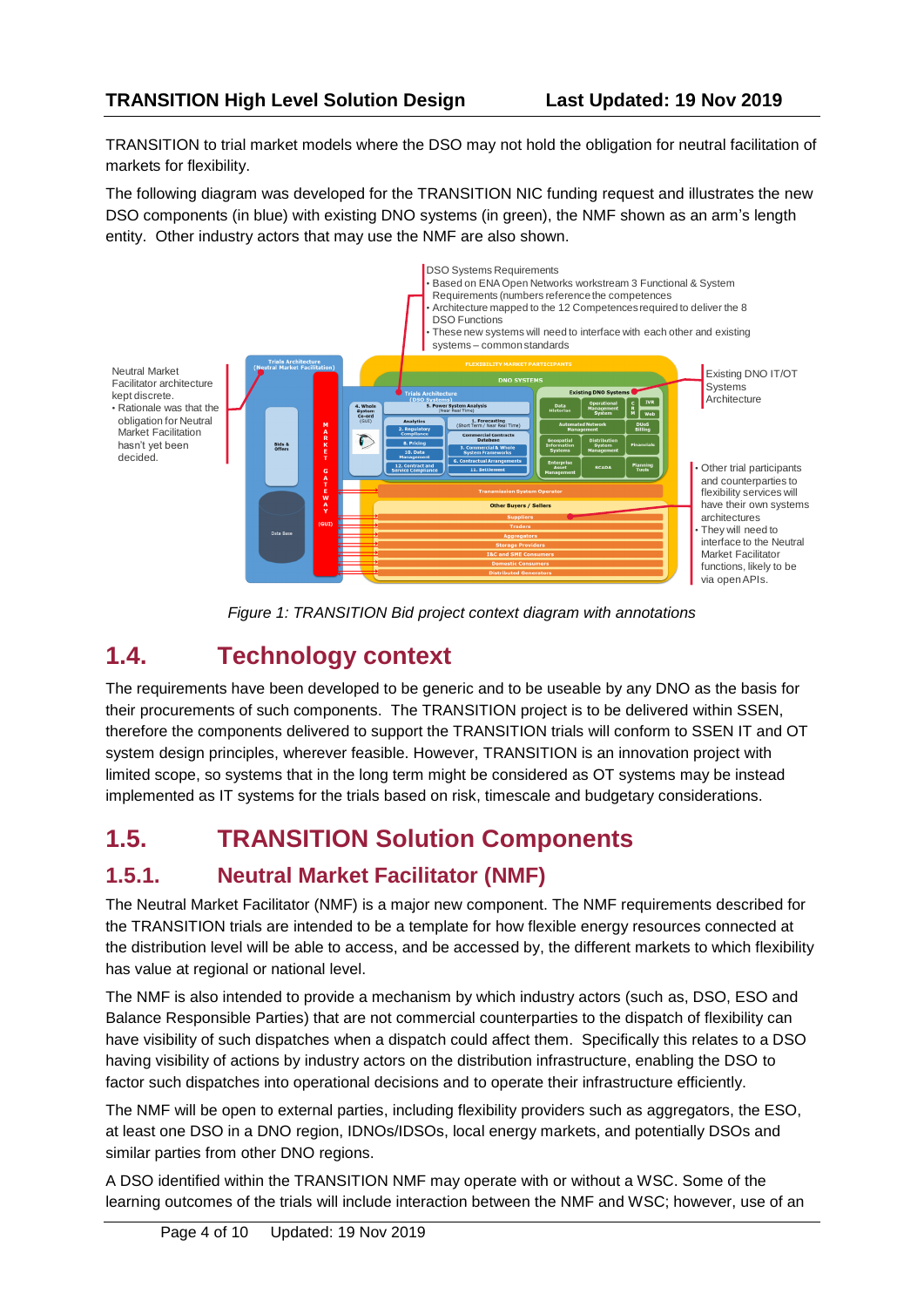NMF without a WSC may provide useful learning outcomes regarding the importance of a WSC function.

### **1.5.2. Whole (electricity) System Coordination (WSC)**

The Whole System Coordination (WSC) component for TRANSITION will be the DSO's point of interaction with the NMF.

Where the DSO has identified a constraint, the WSC provides the assessment of the mitigation options. These can include use of Active Network Management or Distribution Management Systems where available, calling off from existing contracted options for the use of suitably located flexible energy resources or contracting for additional flexibility via the NMF.

The purposes of a DSO's WSC include coordination with the ESO and other DSO's to enhance reliability and effectiveness of electricity networks as a 'whole electricity system'.

#### **1.5.3. Other TRANSITION components**

These are the other major new components in the scope of TRANSITION:

- **Forecasting:** this is a new component. TRANSITION will make use of the forecasting algorithms developed by EFFS project, where practicable;
- **Power Systems Analysis:** SSEN has existing Power Systems Analysis capabilities. These will require adaptation to support TRANSITION and meet the response times required to support the decision making timescales for a WSC operator;
- **Contracts and Settlements** (grouped as commercial systems in the NMF and WSC requirements specifications): although nothing exists that directly correspond to this, relatively manual approaches using the SSEN existing systems can fulfil the trial requirements.

### **1.5.4. Other systems within the DSO**

TRANSITION will need to make use of existing DNO systems and their planned adaptations, such as the DMS (e.g. GE's PowerOn, Schneider's equivalent system), asset systems, the GIS for network topology, etc..

### **1.6. Scope of the TRANSITION trials**

Scope restrictions:

- Voltage levels:
	- o 11kV, 33kV & 132kV are in scope;
	- o LV out of scope. (Note: LV-connected energy resources may be used because of the value they provide in aggregated supply and demand at higher voltage levels, rather than to solve problems with LV feeder circuits themselves).
- Timescales:
	- o Weeks/days/hours ahead are in scope for the trading of energy flexibility on NMF;
	- o Years/months ahead not in scope of TRANSITION, i.e. the trials are not intended for long-term planning.

### **1.7. Functional Processes**

The High Level Solution Design document includes a description of the significant functional processes the solution has to support. TRANSITION end-to-end business processes will be implemented across a number of the new components, including the NMF and WSC. These are illustrative of how the TRANSITION components will be used during the trials and include: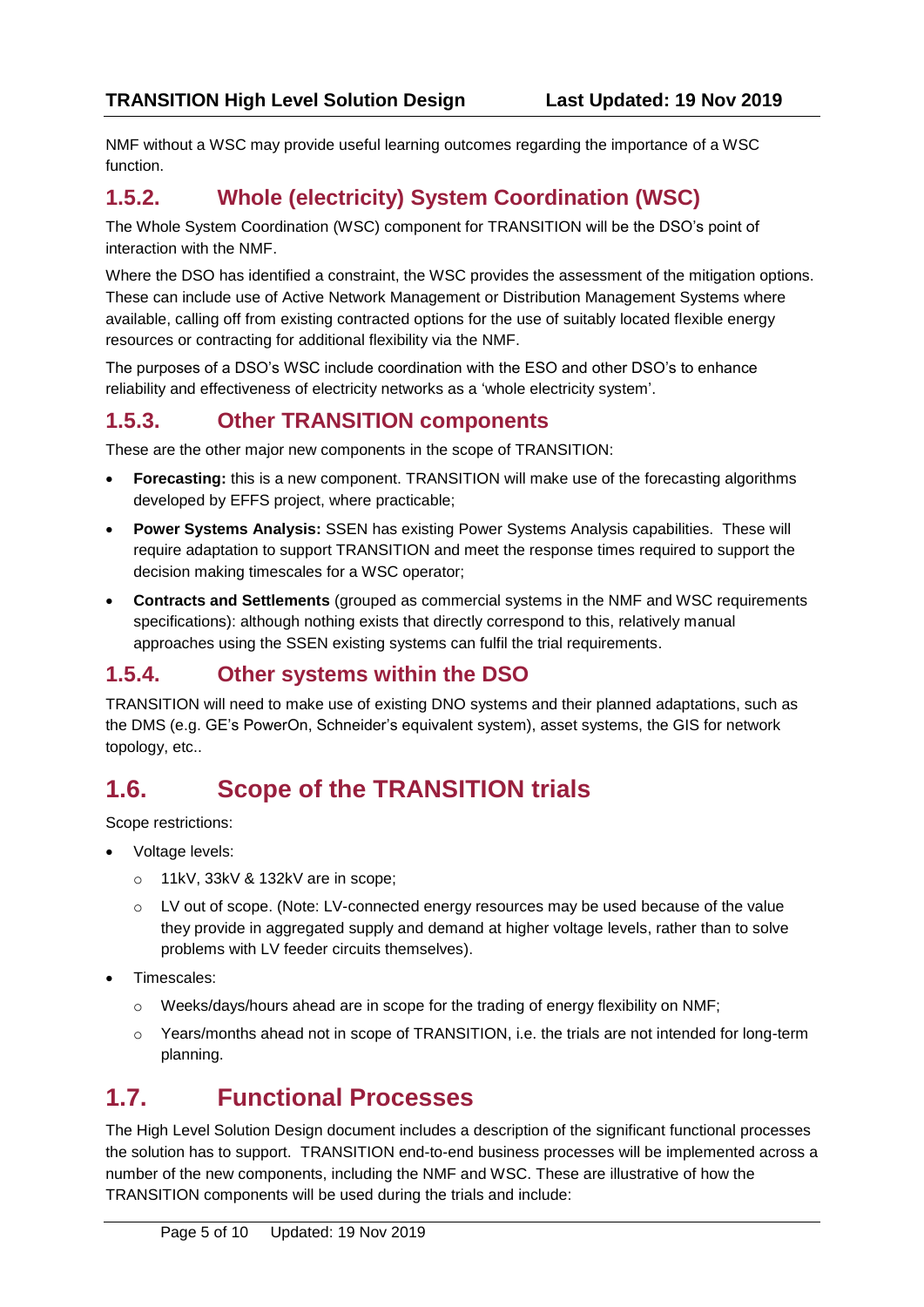- **Process initiated by new forecast:** triggered by the release of a new calculation of supply and demand at individual network nodes made by the TRANSITION Forecasting component, which will be made available to the Power Systems Analysis (PSA) component to recalculate load flow analysis.
- **Process initiated by a third party Request on the NMF:** This process starts with Industry Actors (other than the DSO) using the NMF to generate Requests and agree contracts, rather than the DSO making a Request, i.e. a peer-to-peer trade.
- **New registration of a DER on the NMF**: this would include use of NMF registration processes and manual checks for information about the DER in SSEN systems;
- **Inability of DER provider to fulfil contract**;
- **Settlement process**: this includes the issuing of a proof of dispatch notification for the flexibility provider, and for the DSO use of the Contracts and Settlements components;
- **Significant change to the network:** reinforcement may trigger the need for new load flow analysis in PSA and corresponding reassessment using the WSC;
- **Changes to ANM configuration**: thresholds to trigger ANM action, notified to the WSC via the DMS.

### **1.8. Other Areas**

#### **1.8.1. System Interfaces**

The High Level Solution Design outlines the approach to internal and external interfaces as well as manual interfaces. Manual interfaces are expected to be used within the TRANSITION trials and as a practical means to enable smaller providers of flexibility to access the markets.

The approach to implementation of interfaces between TRANSITION components is addressed. Pointto-point interfaces, use of enterprise service bus tools, interfaces via air gap interfaces between IT & OT environments, web services within or outside the DSO/DNO are covered.

Messages between the WSC and NMF are expected to be in XML based on the CIM energy market communications standard IEC 62325.

For messages between the WSC and other systems within the DNO/DSO it is expected that CIM-based XML (where used) is likely to be based on CIM standards IEC 61968 (DMS) & IEC 61970 (EMS), which are commonly used in DNO systems.

Detail on the approach to system interfaces can be found in Section 8 of the full High Level Solution Design. Figure 2 shows the groupings of interfaces for TRANSITION. The full High Level Solution Design provides a component view and system & manual interface diagrams.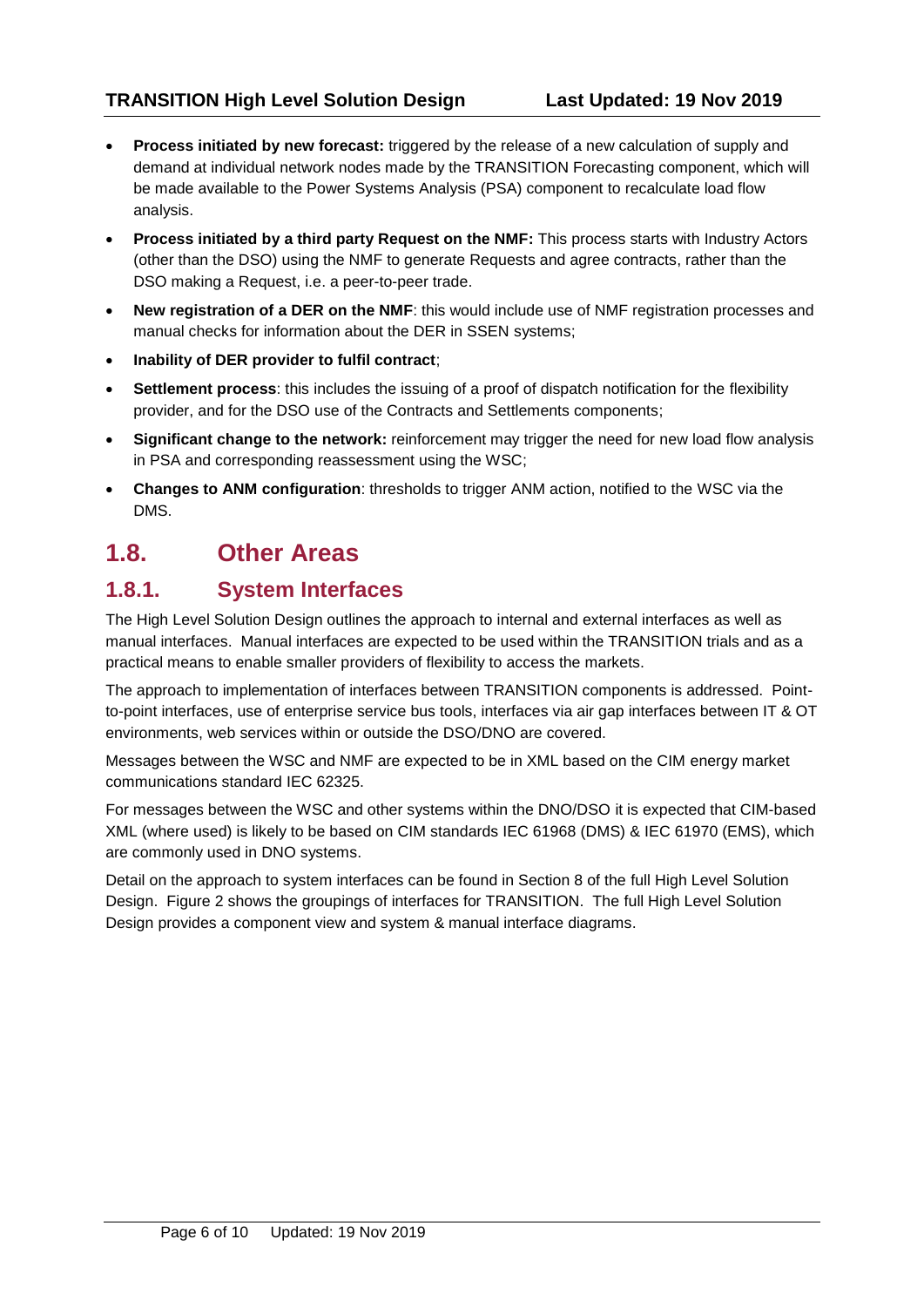

*Figure 2: TRANSITION Interface Groups*

#### **1.8.2. Data architecture and governance**

The High Level Solution Design outlines the data architecture for TRANSITION components at a conceptual level rather than logical or physical data models. Detailed domain models are provided for the NMF and the WSC.

The High Level Solution Design outlines the approach to data governance requirements.

#### **1.8.3. Security**

The NIST Cyber Security Framework (CSF) will be used as the basis for identifying, assessing and managing cyber security risk associated with information systems.

Where assets are to operate and managed within an Operational Technology environment, the controls defined in NIST 800-53 will be enhanced by using NIST 800-82.

In line with the principles defined in NIST 800-53/82, the impact of a cyber-security event is assumed to be MODERATE and the security controls selected accordingly.

### **1.8.4. Legal and Regulatory Constraints**

Although the High Level Solution Design is not primarily aimed at legal and regulatory issues, issues that make a significant difference to the solution may be addressed.

#### **1.8.4.1. Code Review**

ElectraLink have been engaged to undertake a review of industry codes relevant to TRANSITION and identify potential code changes that could be informed by TRANSITION in alignment with the work conducted by Open Networks in 2019. This is expected to be delivered in Spring 2020 with any further analysis to be first considered by the T.E.F. Delivery Board and agreed with the appropriate Open Networks Workstream(s).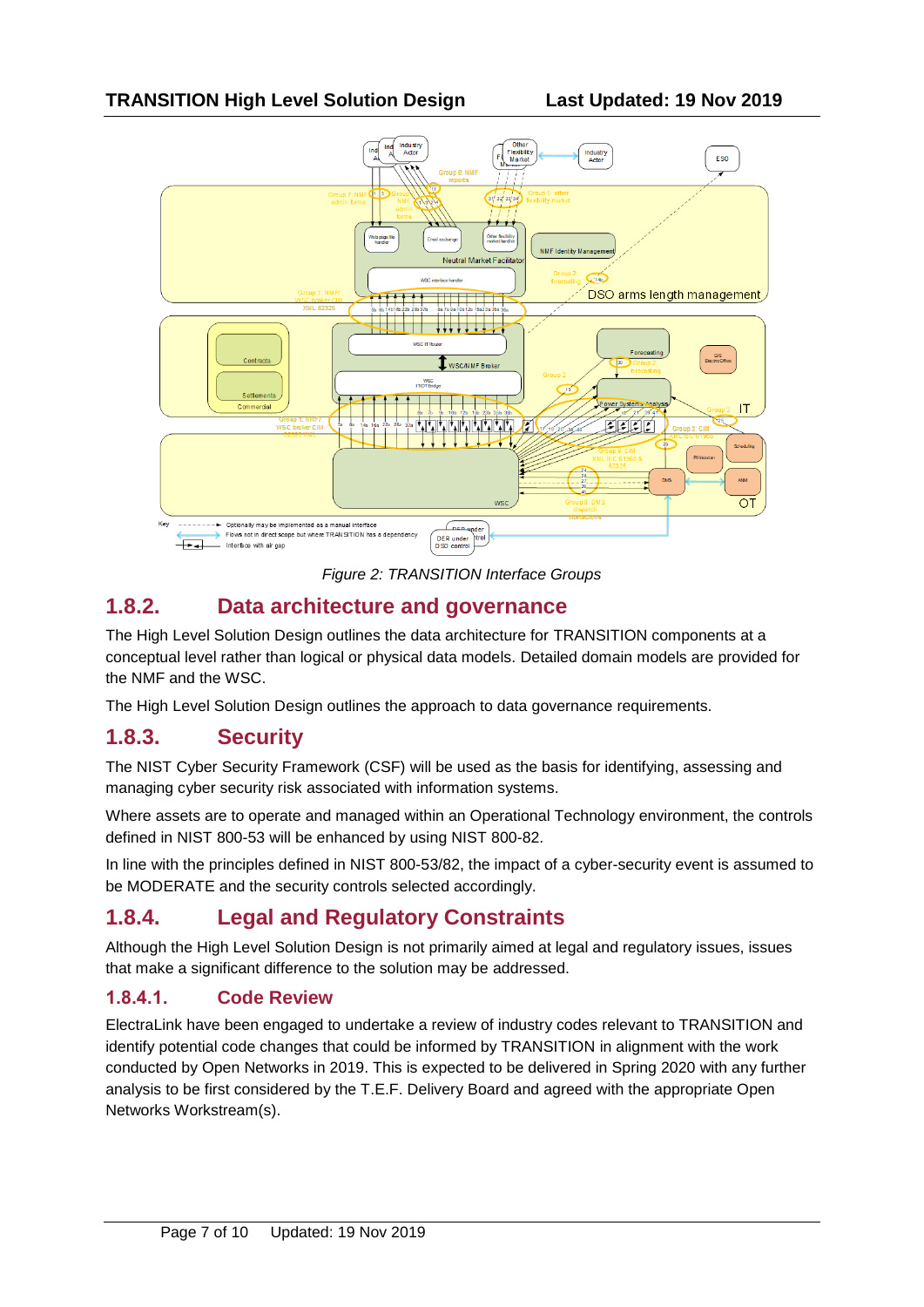#### **1.8.4.2. Notification of flexible energy resources**

TRANSITION has a dependency on some details of DERs being recorded, e.g. ensuring that a DER registered on the NMF corresponds to an identified generation capacity at a specific point on the distribution network.

For the purposes of the TRANSITION trials any generation or supply point on the network which is going to be used as a DER for flexibility trading on the NMF must be registered on the NMF.

### **1.8.5. Outline Code of Connection (CoCo) for NMF users**

A Code of Connection (CoCo) will describe requirements to which NMF users will need to agree to in order to use the NMF. The High Level Solution Design provides a summary of the approach that will be adopted for the TRANSITION trials. Development of a full CoCo for the NMF will follow the procurement and implementation of the NMF, in conjunction with the successful bidder.

#### **1.8.6. Hosting**

The High Level Solution Design provides an overview of the preferred approaches for IaaS, PaaS and SaaS for different TRANSITION components.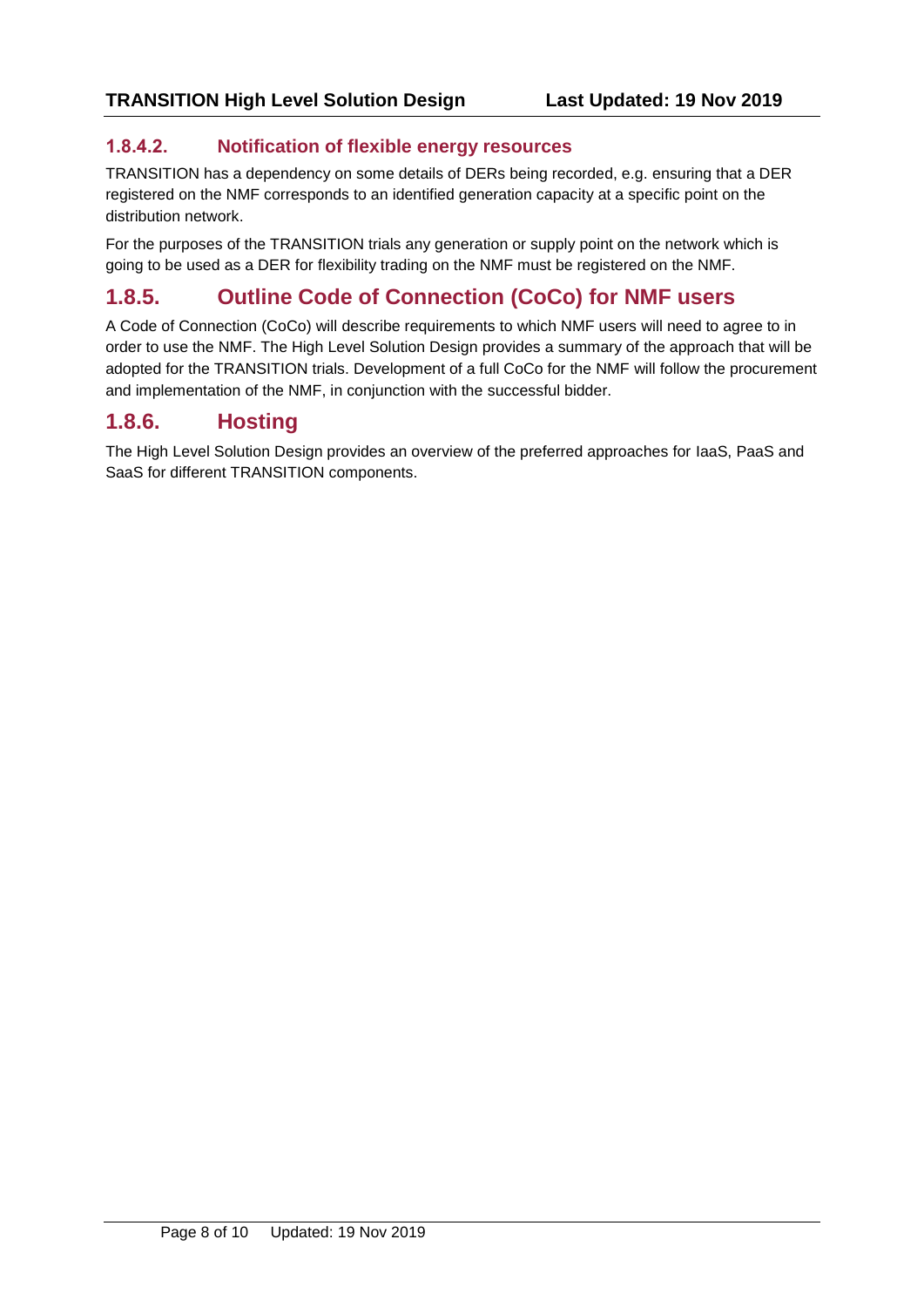# **2. References**

Industry references:

- 1. Ofgem Future Insights Flexibility Platforms in Electricity Markets (September 2019)
- 2. Open Networks Workstream 3: Product 2 **DSO Functional [and System Requirements](http://www.energynetworks.org/assets/files/ON-WS3-P2%20DSO%20Functional%20Requirements.pdf)** (May 2018)
- 3. Open Networks [Workstream 3: Product 3](http://www.energynetworks.org/assets/files/ON-PRJ-Least%20Regrets%20Analysis%202019%20PID%20Input.pdf) [Least Regrets](http://www.energynetworks.org/assets/files/ON-PRJ-Least%20Regrets%20Analysis%202019%20PID%20Input.pdf)
- 4. Open Networks Workstream 3: [Future Worlds consultation](http://www.energynetworks.org/assets/files/14969_ENA_FutureWorlds_AW06_INT.pdf) (July 2018)
- 5. ENA [119560 Open Networks Models User Guide](http://www.energynetworks.org/assets/files/Modelling-DSO-Transition-Using-SGAM_Issue2.1_PublicDomain.pdf)
- 6. Low Carbon London Learning Report [D2: DNO tools and systems learning](https://innovation.ukpowernetworks.co.uk/wp-content/uploads/2019/05/D2-DNO-Tools-and-Systems-Learning.pdf) (2014)
- 7. Smart Grid Architecture Model (SGAM) modelling from the Future Worlds consultation, including the modelling toolkit published for use with the Enterprise Architect UML modelling tool
- 8. ENA Open Networks Workstream 1 is relevant, for interaction between Transmission and Distribution networks, with regards to WSC functionality

TRANSITION references:

- 1. TRANSITION Request for Proposal.
- 2. SSEN-NMF-REQ01-14 Neutral Market Facilitator Requirement Specification (Oct 2019)
- 3. SSEN-WSC-REQ01-10 Whole System Coordination Requirement Specification (Oct 2019)